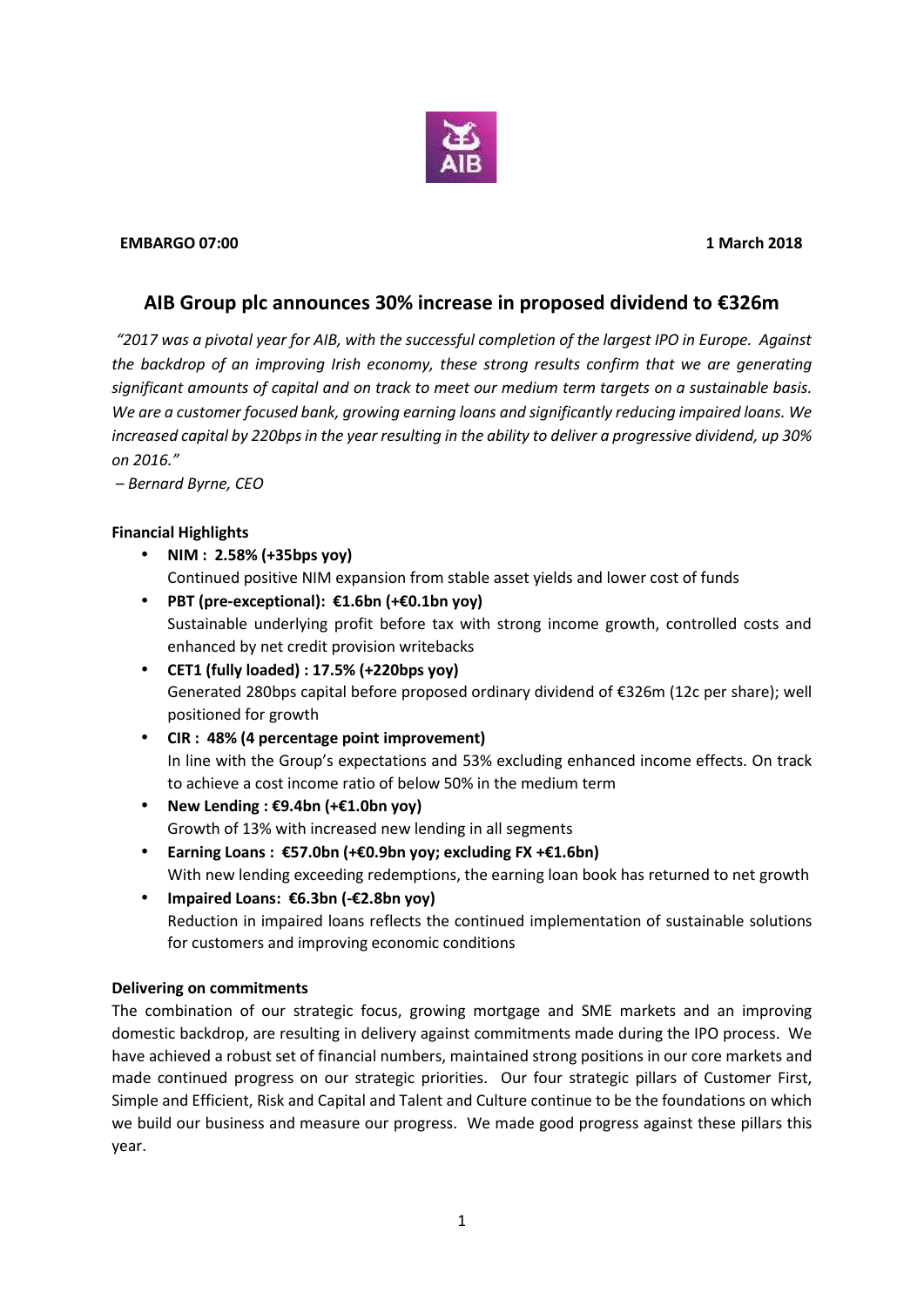2017 saw growth in new lending in our core customer markets against the backdrop of the ongoing recovery of the Irish economy:

- Approved €14.4bn in new lending with actual customer drawdowns at €9.4bn, up from €8.4bn in 2016
- In Retail & Commercial Banking mortgage lending was up 17%, personal lending was up 16%, and business lending was up 15%.
- Lending in Wholesale, Institutional & Corporate Banking was up 12% while in AIB UK new lending was up 12%
- Earning loan book of€57.0bn has grown by €0.9bn or €1.6bn excluding FX
- Supported by a stable and low cost funding model

We continue to focus on and invest in reducing impaired and non-performing loan exposures through sustainable business-as-usual restructuring supplemented by the disposal of distressed loan portfolios. Impaired loan balances fell by €2.8bn yoy to €6.3bn, an overall reduction of 78% or c. €23bn since 2013. On the broader regulatory definition, NPEs reduced by €3.9bn to €10.2bn (16% of gross loans). We remain focused on reaching normalised European levels by 2019.

The positive new lending performance with a widening NIM to 2.58% contributed to an 8% increase in net interest income to €2.2bn. The 35bps increase in NIM was driven by stable customer loan yields and further reduction in the cost of funding. On an underlying<sup>1</sup> basis NIM was 2.50% and in line with our medium term target of NIM of 2.40%+.

Strong income and well controlled costs delivered a cost income ratio of 48%. Total operating expenses<sup>2</sup> for the year at €1.4bn are in line with expectations and represents a c.€320m reduction on 2012 levels. Excluding income from cured/restructured loans, the cost income ratio was 53% and we are on track to achieve a cost income ratio of less than 50% by end 2019.

A credit provision writeback of €113m (2016: €294m) reflects the positive economic backdrop with rising security values and improved business cashflows. As we continue to restructure loans on a case by case basis, we expect writebacks to be materially less.

As guided, 2017 contained a number of exceptional items which collectively led to a  $\epsilon$ 268m exceptional charge in the year. These one off items support the continuing evolution of the business model and the ongoing implementation of the underlying regulatory infrastructure. In the main they relate to our property strategy, termination payments and IFRS9 implementation.

## **Capital generation and returns**

Our high capital base, comfortably above minimum regulatory requirements, gives us the ability to back our customers, grow our business, invest in the future and return surplus capital to shareholders over time.

- Continued strong capital generation and ratios with a fully loaded CET1 ratio of 17.5% up 220bps due to profit generation and a reduction in risk weighted assets
- Full year dividend of €326m for 2017, up 30% on the previous year
- Strong investor appetite continues to be evident with a listing that is well supported
- Return on tangible equity of 12.3%

<sup>&</sup>lt;sup>1</sup> Excluding interest on cured loans

<sup>2</sup> Before bank levies, regulatory fees and exceptional items